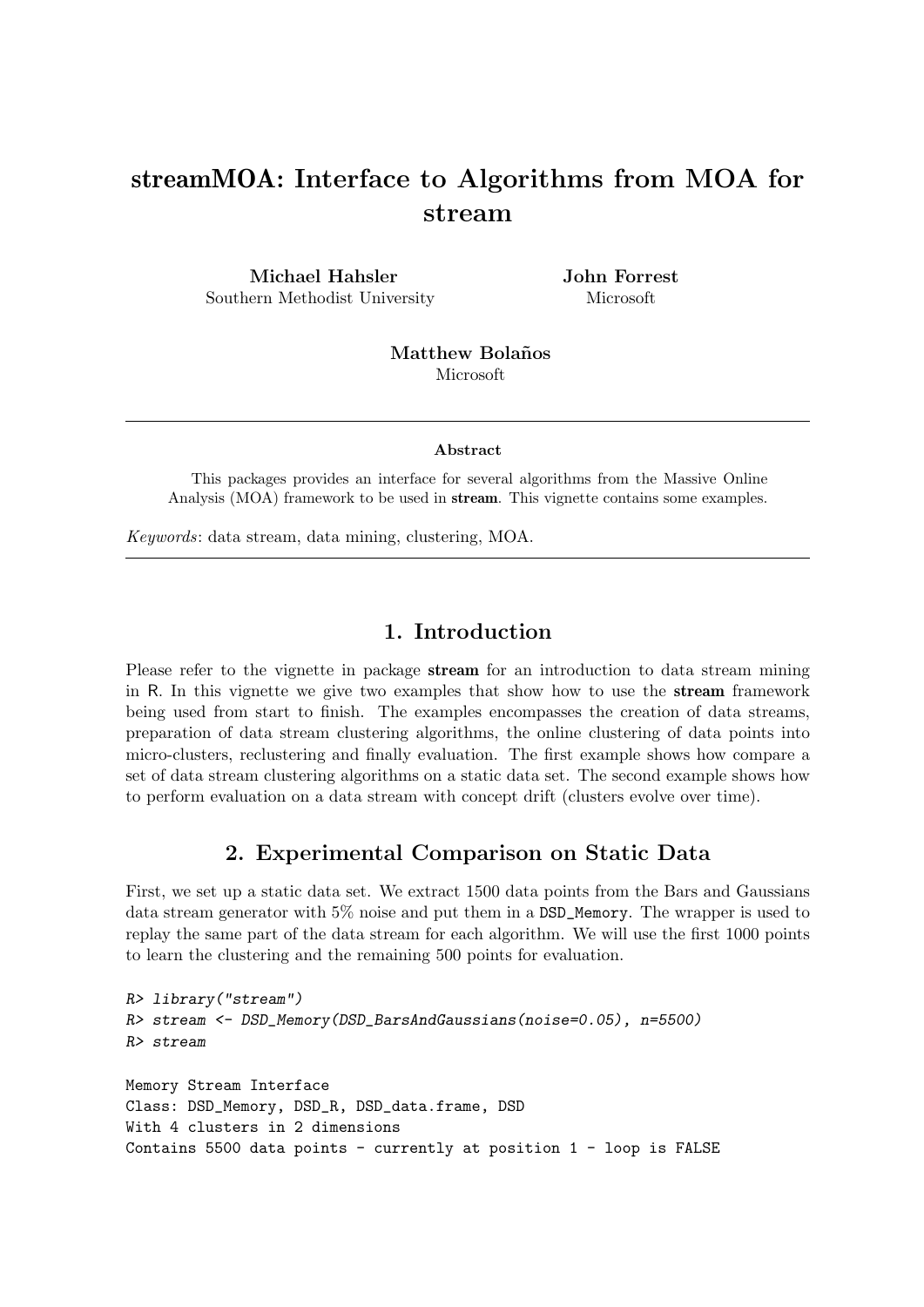

Figure 1: Bar and Gaussians data set.

#### R> plot(stream)

Figure [6](#page-10-0) shows the structure of the data set. It consists of four clusters, two Gaussians and two uniformly filled rectangular clusters. The Gaussian and the bar to the right have 1/3 the density of the other two clusters.

We initialize four algorithms from **stream**. We choose the parameters experimentally so that the algorithm produce each (approximately) 100 micro-clusters.

```
R> sample <- DSC_TwoStage(micro=DSC_Sample(k=100), macro=DSC_Kmeans(k=4))
R> window <- DSC_TwoStage(micro=DSC_Window(horizon=100), macro=DSC_Kmeans(k=4))
R> dstream <- DSC_DStream(gridsize=.7)
R> dbstream <- DSC_DBSTREAM(r=.45)
```
We will also use two MOA-based algorithms available in package streamMOA.

```
R> library("streamMOA")
R> denstream <- DSC_DenStream_MOA(epsilon=.5, mu=1)
R> clustream <- DSC_CluStream_MOA(m=100, k=4)
```
We store the algorithms in a list for easier handling and then cluster the same 1000 data points with each algorithm. Note that we have to reset the stream each time before we cluster.

```
R> algorithms <- list(Sample=sample, Window=window, 'D-Stream'=dstream,
+ DBSTREAM=dbstream, DenStream_MOA=denstream, CluStream_MOA=clustream)
R> for(a in algorithms) {
   + reset_stream(stream)
    update(a, stream, 5000)+ }
```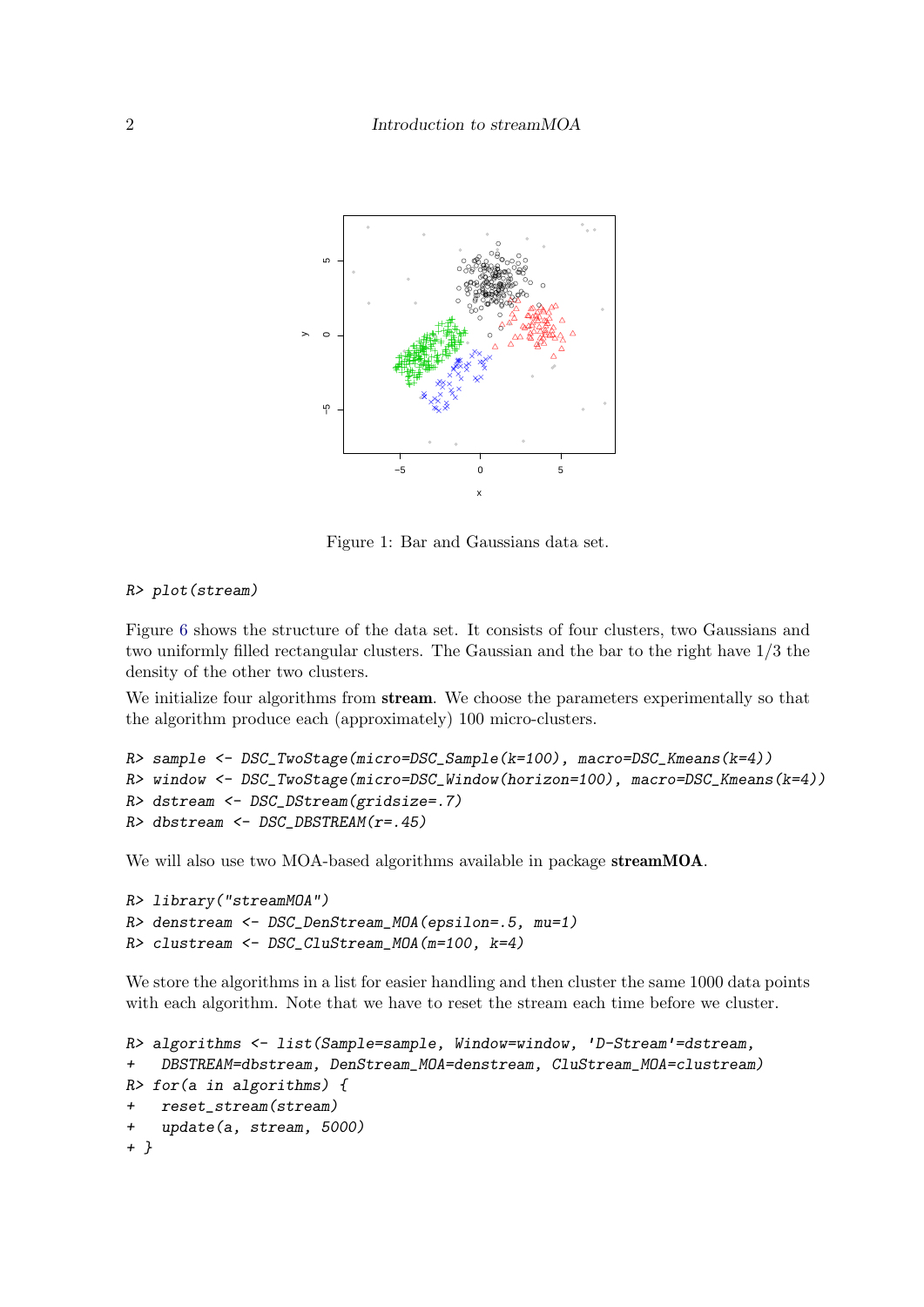We use  $nclusters()$  to inspect the number of micro-clusters.

R> sapply(algorithms, nclusters, type="micro")

```
Sample Window D-Stream DBSTREAM DenStream MOA
      100 100 98 161 144
CluStream_MOA
      100
```
All algorithms except DenStream produce around 100 micro-clusters. We were not able to adjust DenStream to produce more than around 50 micro-clusters for this data set.

To inspect micro-cluster placement, we plot the calculated micro-clusters and the original data.

```
R> op \leq par(no.readonly = TRUE)
R> layout(mat=matrix(1:6, ncol=2))
R> for(a in algorithms) {
+ reset_stream(stream)
+ plot(a, stream, main=description(a), type="micro")
+ }
R> par(op)
```
Figure [2](#page-3-0) shows the micro-cluster placement by the different algorithms. Micro-clusters are shown as red circles and the size is proportional to each cluster's weight. Reservoir sampling and the sliding window randomly place the micro-clusters and also a few noise points (shown as grey dots). Clustream also does not suppress noise and places even more micro-clusters on noise points since it tries to represent all data as faithfully as possible. D-Stream, DenStream and DBSTREAM all suppress noise and concentrate the micro-clusters on the real clusters. D-Stream is grid-based and thus the micro-clusters are regularly spaced. DBSTREAM produces a similar, almost regular pattern. DenStream produces one heavy micro-cluster on one cluster, while using a large number of micro clusters for the others. It also has problems with detecting the rectangular low-density cluster.

It is also interesting to compare the assignment areas for micro-clusters created by different algorithms. The assignment area is the area around the center of a micro-cluster in which points are considered to belong to the micro-cluster. In case that a point is in the assignment area of several micro-clusters, the closer center is chosen. To show the assignment area we add assignment=TRUE to plot. We also disable showing micro-cluster weights to make the plot clearer.

```
R> op \leq par(no.readonly = TRUE)
R> layout(mat=matrix(1:6, ncol=2))
R> for(a in algorithms) {
    + reset_stream(stream)
+ plot(a, stream, main=description(a), assignment=TRUE, weight=FALSE, type="micro")
+ }
R> par(op)
```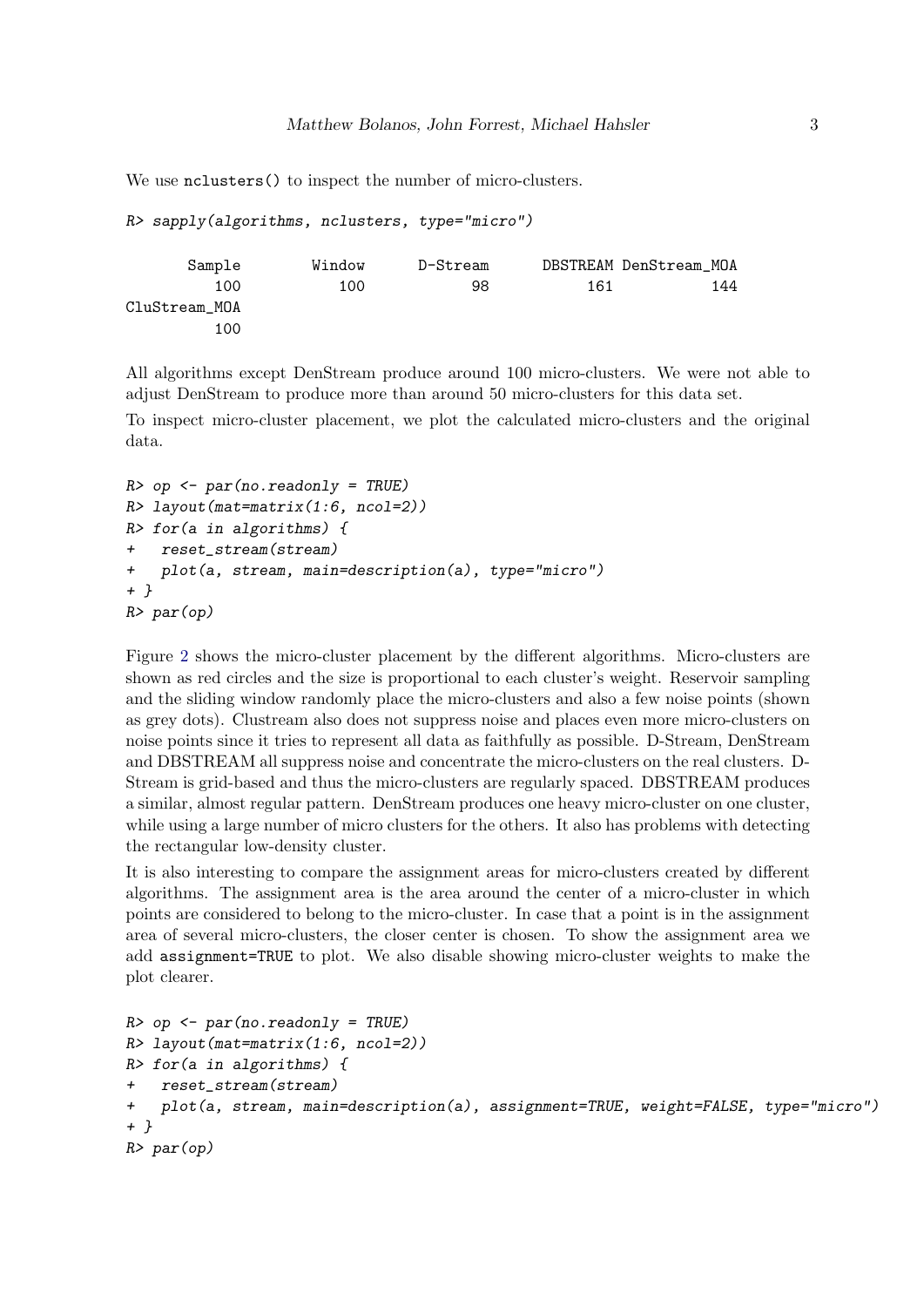

<span id="page-3-0"></span>Figure 2: Micro-cluster placement for different data stream clustering algorithms.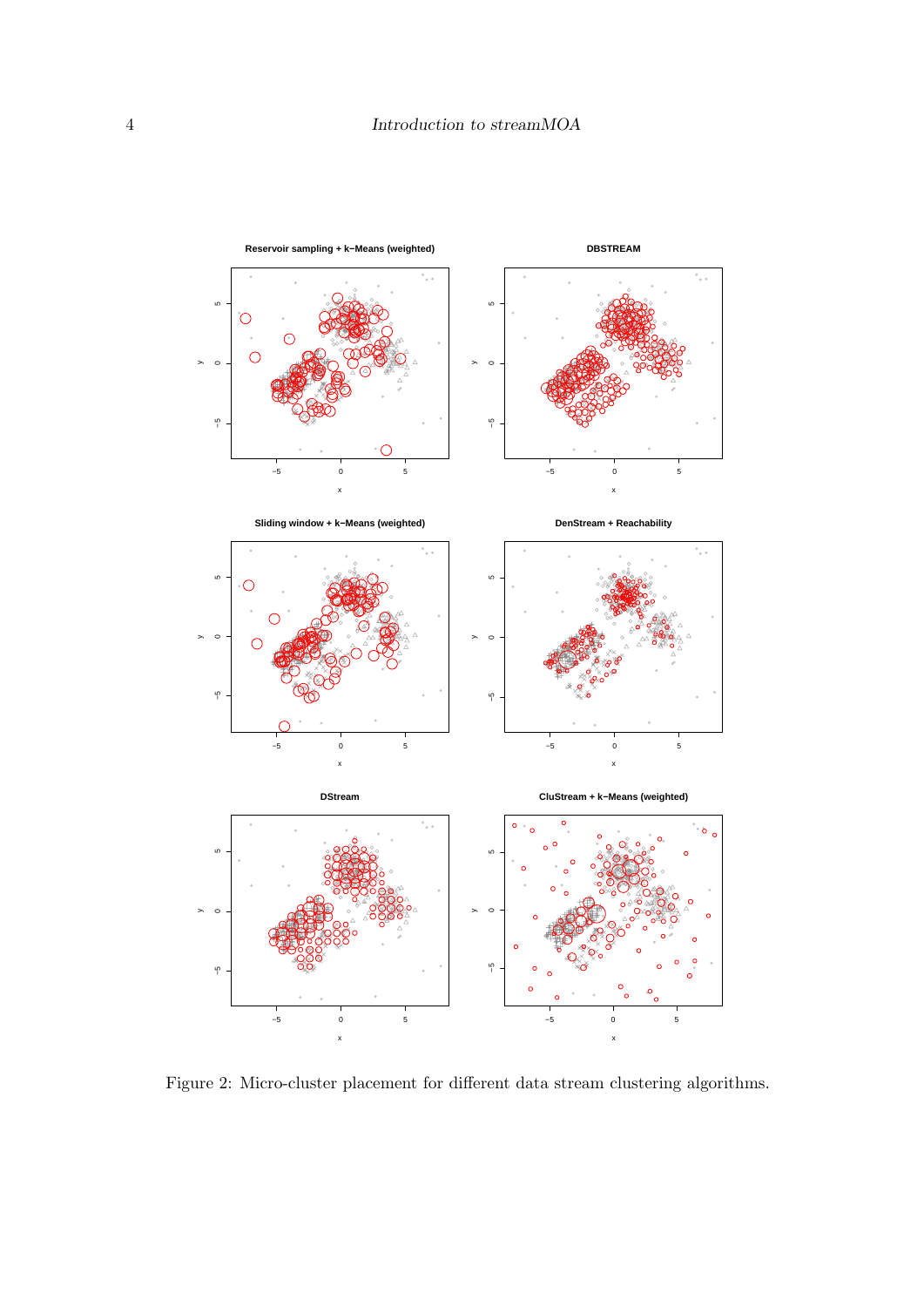

<span id="page-4-0"></span>Figure 3: Micro-cluster assignment areas for different data stream clustering algorithms.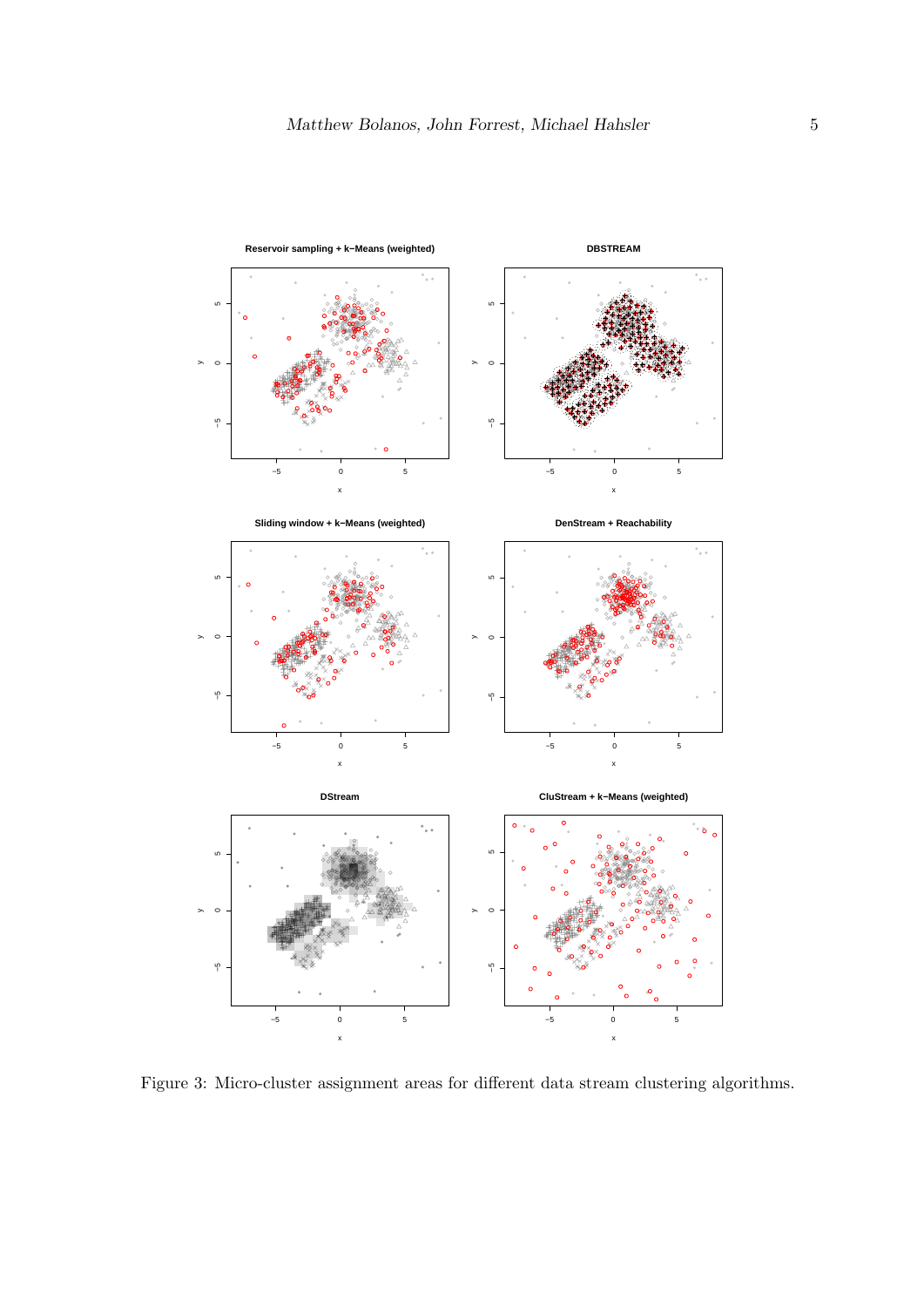Figure [3](#page-4-0) shows the assignment areas as dotted circles around micro-clusters. Reservoir sampling and sliding window does not provide assignment areas and data points are always assigned to the nearest micro-cluster. D-Stream is grid-based and shows the assignment area as grey boxes. DBSTREAM uses the same radius for all micro-clusters, while DenStream and CluStream calculate the assignment area for each micro-cluster.

To compare the cluster quality, we can check for example the micro-cluster purity, the sum of squares and the average silhouette coefficient. Note that we reset the stream to position 1001 since we have used the first 1000 points for learning and we want to use data points not seen by the algorithms for evaluation.

```
R> sapply(algorithms, FUN=function(a) {
```

```
+ reset_stream(stream, 1001)
+ evaluate(a, stream,
     measure=c("numMicroClusters", "purity", "SSQ", "silhouette"),
+ n=500, assignmentMethod = "auto", type = "micro")
+ })
```

|                                  |               |                |        |         | Sample Window D-Stream DBSTREAM DenStream_MOA |
|----------------------------------|---------------|----------------|--------|---------|-----------------------------------------------|
| numMicroClusters 100.000 100.000 |               |                | 98,000 | 161.000 | 144.0000                                      |
| purity                           | 0.969         | 0.960          | 0.973  | 0.985   | 0.9778                                        |
| SSQ                              |               | 96.995 100.483 | 52.673 | 32.194  | 66.3886                                       |
| silhouette                       | 0.167         | 0.148          | 0.168  | 0.236   | 0.0626                                        |
|                                  | CluStream_MOA |                |        |         |                                               |
| numMicroClusters                 |               | 100.000        |        |         |                                               |
| purity                           |               | 0.959          |        |         |                                               |
| SSQ                              |               | 78.497         |        |         |                                               |
| silhouette                       |               | 0.162          |        |         |                                               |

We need to be careful with the comparison of these numbers, since the depend heavily on the number of micro-clusters with more clusters leading to a better value. Therefore, a comparison with DenStream is not valid. We can compare the measures, of the other algorithms since the number of micro-clusters is close. Sampling and the sliding window produce very good values for purity, CluStream achieves the highest average silhouette coefficient and DBSTREAM produces the lowest sum of squares. For better results more data and cross-validation could be used.

Next, we compare macro-clusters. D-Stream, DenStream, DBSTREAM and CluStream have built-in reclustering strategies. D-Stream joins adjacent dense grid cells for form macroclusters. DenStream and DBSTREAM use the reachability concept (from DBSCAN). CluStream used weighted k-means clustering (note that we used  $k = 4$  when we initialized DSC\_DenStream above). For sampling and window we apply here weighted k-means reclustering with  $k = 4$ , the true number of clusters.

```
R> op \leq par(no.readonly = TRUE)
R> layout(mat=matrix(1:6, ncol=2))
R> for(a in algorithms) {
    + reset_stream(stream)
```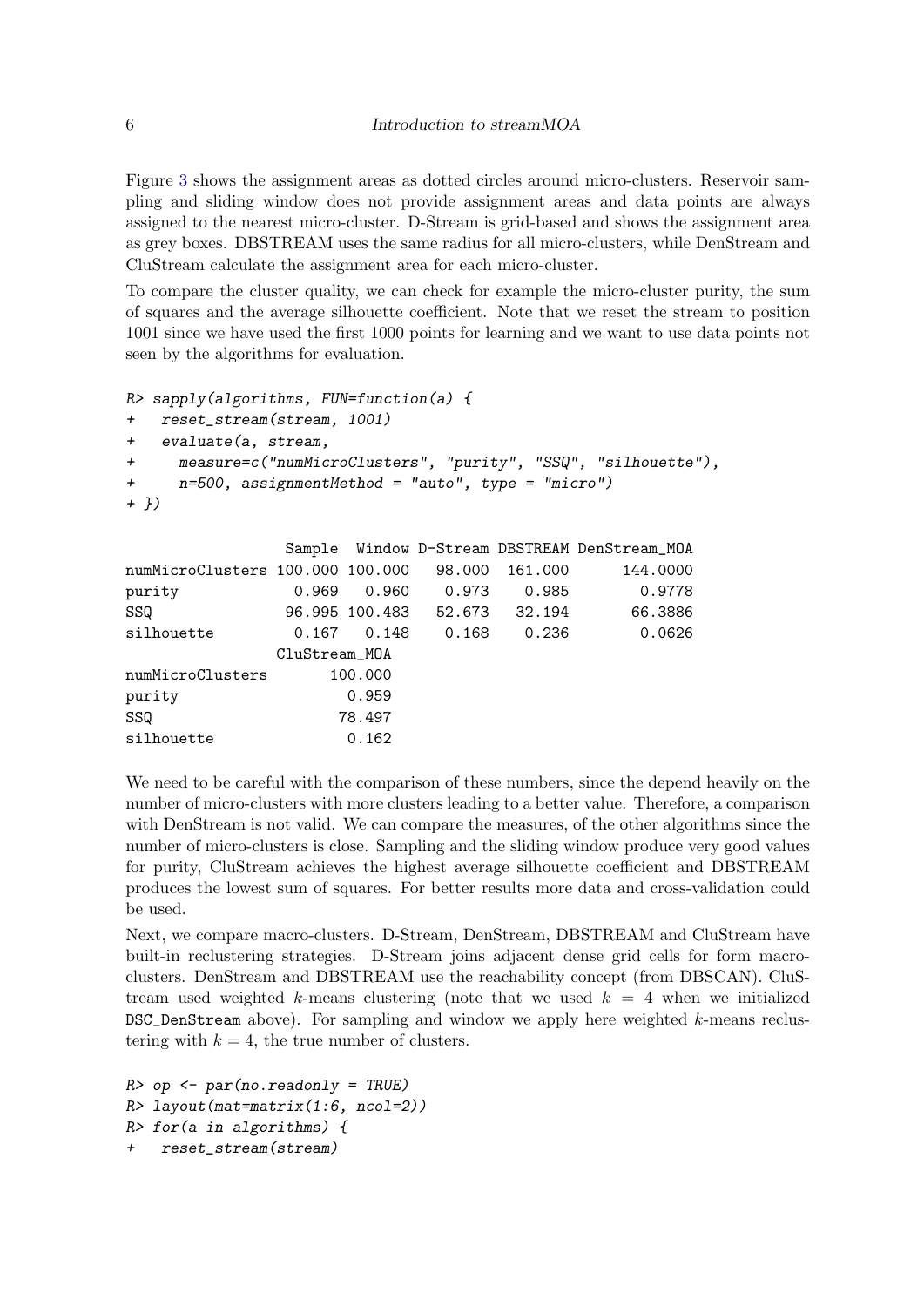```
+ plot(a, stream, main=description(a), type="both")
+ }
R> par(op)
```
Figure [4](#page-7-0) shows the macro-cluster placement. Sample, window and CluStream use k-means reclustering and therefore produce exactly four clusters. However, the placement is off, splitting a true cluster and missing one of the less dense clusters. DenStream, DBSTREAM and D-Stream identify the two denser clusters correctly, but split the lower density clusters into multiple pieces.

```
R> sapply(algorithms, FUN=function(a) {
+ reset_stream(stream, 1001)
+ evaluate(a, stream, measure = c("numMacroClusters","purity", "SSQ", "cRand"),
     n = 500, assign = "micro", type = "macro")
+ })
```

|                  | Sample        |          |                                    |       | Window D-Stream DBSTREAM DenStream_MOA |
|------------------|---------------|----------|------------------------------------|-------|----------------------------------------|
| numMacroClusters | 4.000         | 4.000    | 7.000                              | 2.000 | 4.000                                  |
| purity           | 0.896         | 0.823    | 0.840                              | 0.656 | 0.778                                  |
| SSQ              |               |          | 1136.069 1053.646 871.957 2029.569 |       | 1851.367                               |
| $c$ Rand         | 0.896         | 0.652    | 0.855                              | 0.618 | 0.544                                  |
|                  | CluStream_MOA |          |                                    |       |                                        |
| numMacroClusters |               | 4.000    |                                    |       |                                        |
| purity           |               | 0.832    |                                    |       |                                        |
| SSQ              |               | 1088.994 |                                    |       |                                        |
| $c$ Rand         |               | 0.714    |                                    |       |                                        |

The evaluation measures at the macro-cluster level reflect the findings from the visual analysis of the clustering with D-Stream producing the best results.

# 3. Experimental Comparison using an Evolving Data Stream

In this section we compare different clustering algorithms on an evolving data stream. We use DSD\_Benchmark(1) which creates two clusters moving in two-dimensional space. One moves from top left to bottom right and the other one moves from bottom left to top right. Both clusters overlap when they meet exactly in the center of the data space.

```
R> set.seed(0)
R> stream <- DSD_Memory(DSD_Benchmark(1), 5000)
```
Figure [5](#page-8-0) illustrates the structure of the data stream. Next, we define the clustering algorithms.

```
R> algorithms \leq list(
+ 'Sample' = DSC_TwoStage(micro=DSC_Sample(k=100, biased=TRUE),
+ macro=DSC_Kmeans(k=2)),
+ 'Window' = DSC_TwoStage(micro=DSC_Window(horizon=100, lambda=.01),
```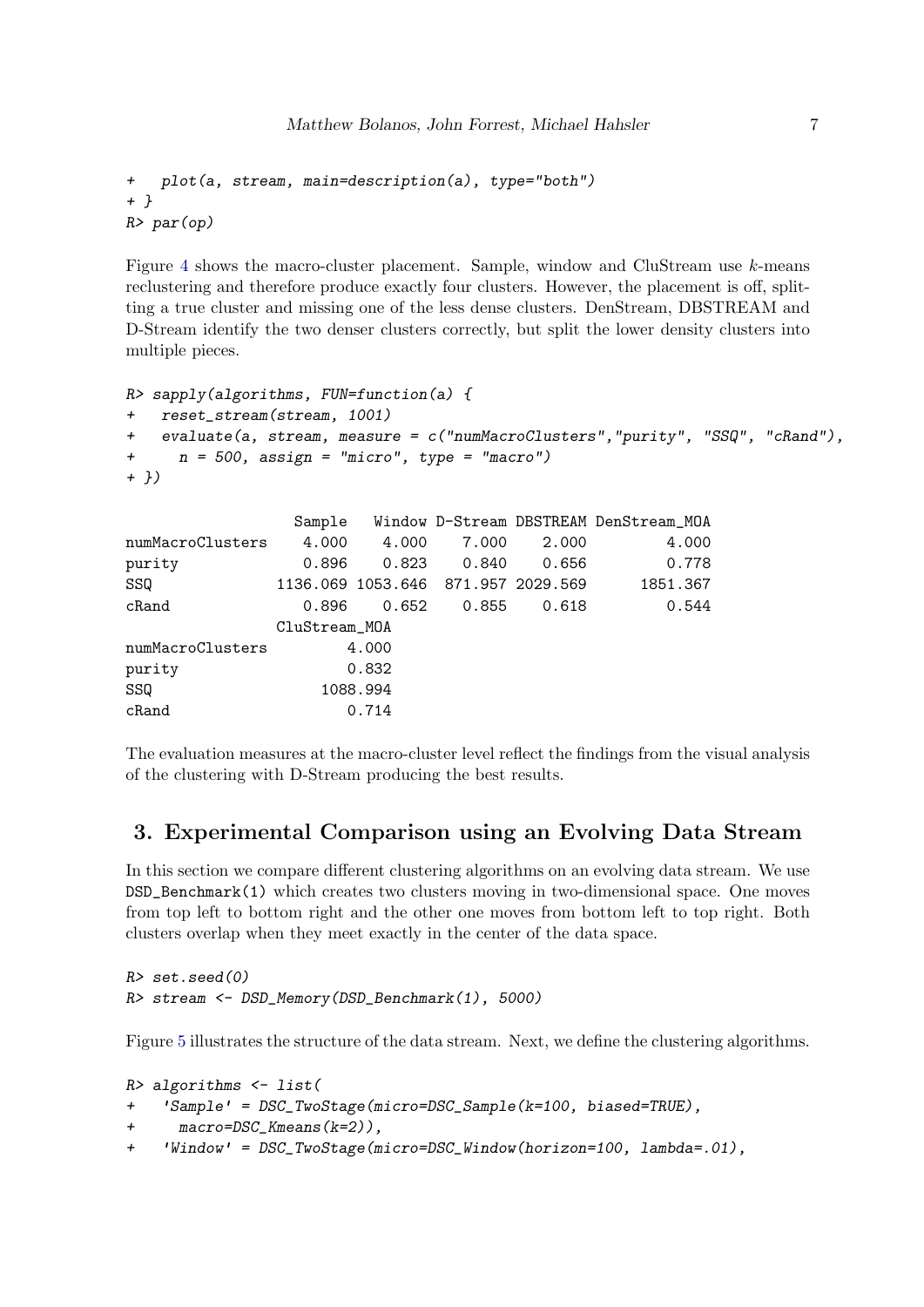

<span id="page-7-0"></span>Figure 4: Macro-cluster placement for different data stream clustering algorithms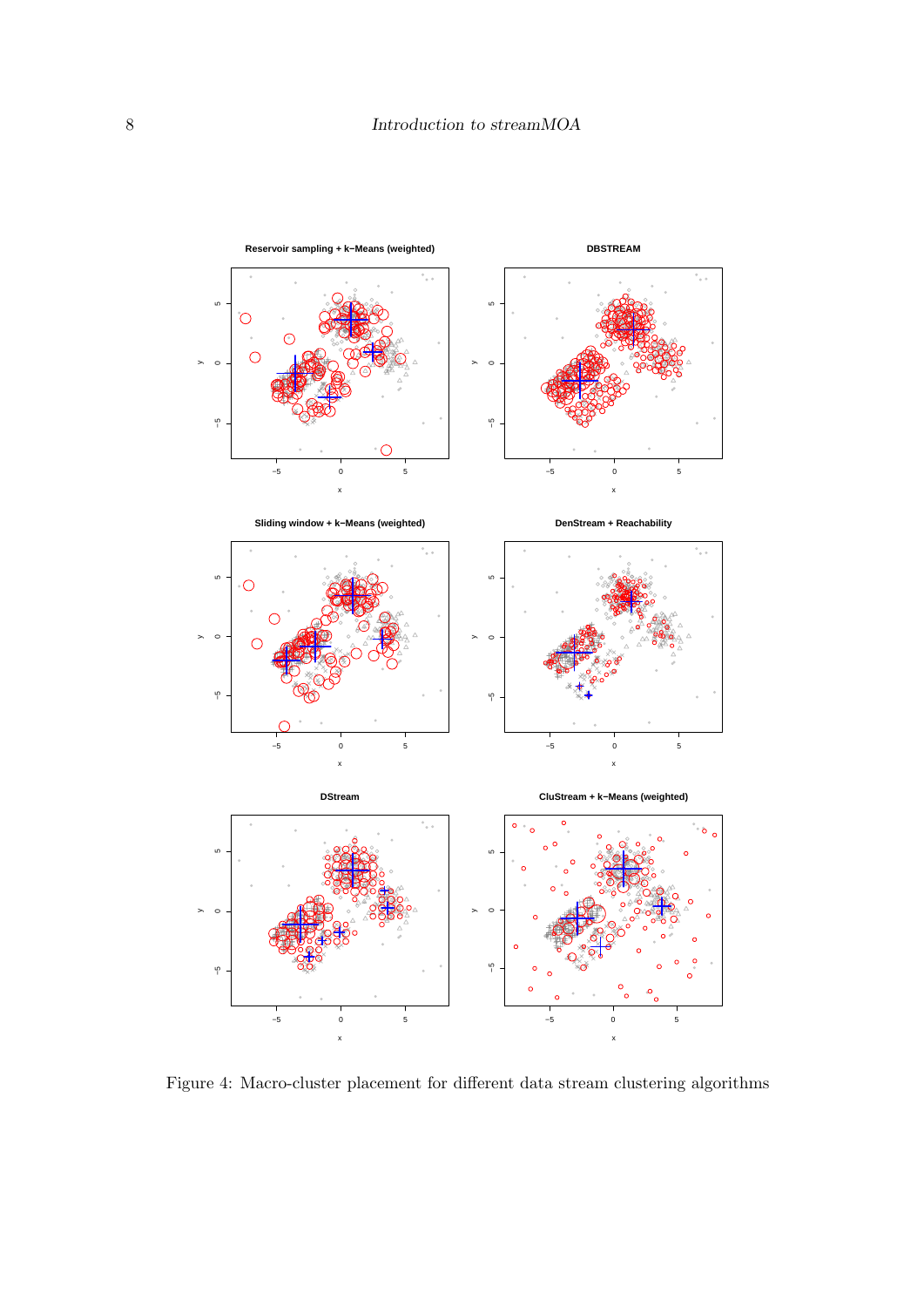

<span id="page-8-0"></span>Figure 5: Data points from  $\text{DSD\_Benchmark}(1)$  at the beginning of the stream. The two arrows are added to highlight the direction of movement.

```
+ macro=DSC_Kmeans(k=2)),
+
+ 'D-Stream' = DSC_DStream(gridsize=.1, lambda=.01),
+ 'DBSTREAM' = DSC_DBSTREAM(r=.05, lambda=.01),
+ 'DenStream' = DSC_DenStream_MOA(epsilon=.1, lambda=.01),
+ 'CluStream' = DSC_CluStream_MOA(m=100, k=2)
+ )
```
We perform the evaluation using evaluate\_cluster which performs clustering and evaluates clustering quality every horizon=250 data points. For sampling and window we have to specify a macro-clustering algorithm. We use k-means with the true number of clusters  $k = 2$ .

```
R> n <- 5000
R> horizon <- 250
R> reset_stream(stream)
R> evaluation \leq lapply(algorithms, FUN=function(a) {
+ reset_stream(stream)
+ evaluate_cluster(a, stream,
+ type="macro", assign="micro",
+ measure=c("numMicro","numMacro","SSQ", "cRand"),
+ n=n, horizon=horizon)
+ })
```
First, we look at the development of the corrected Rand index over time.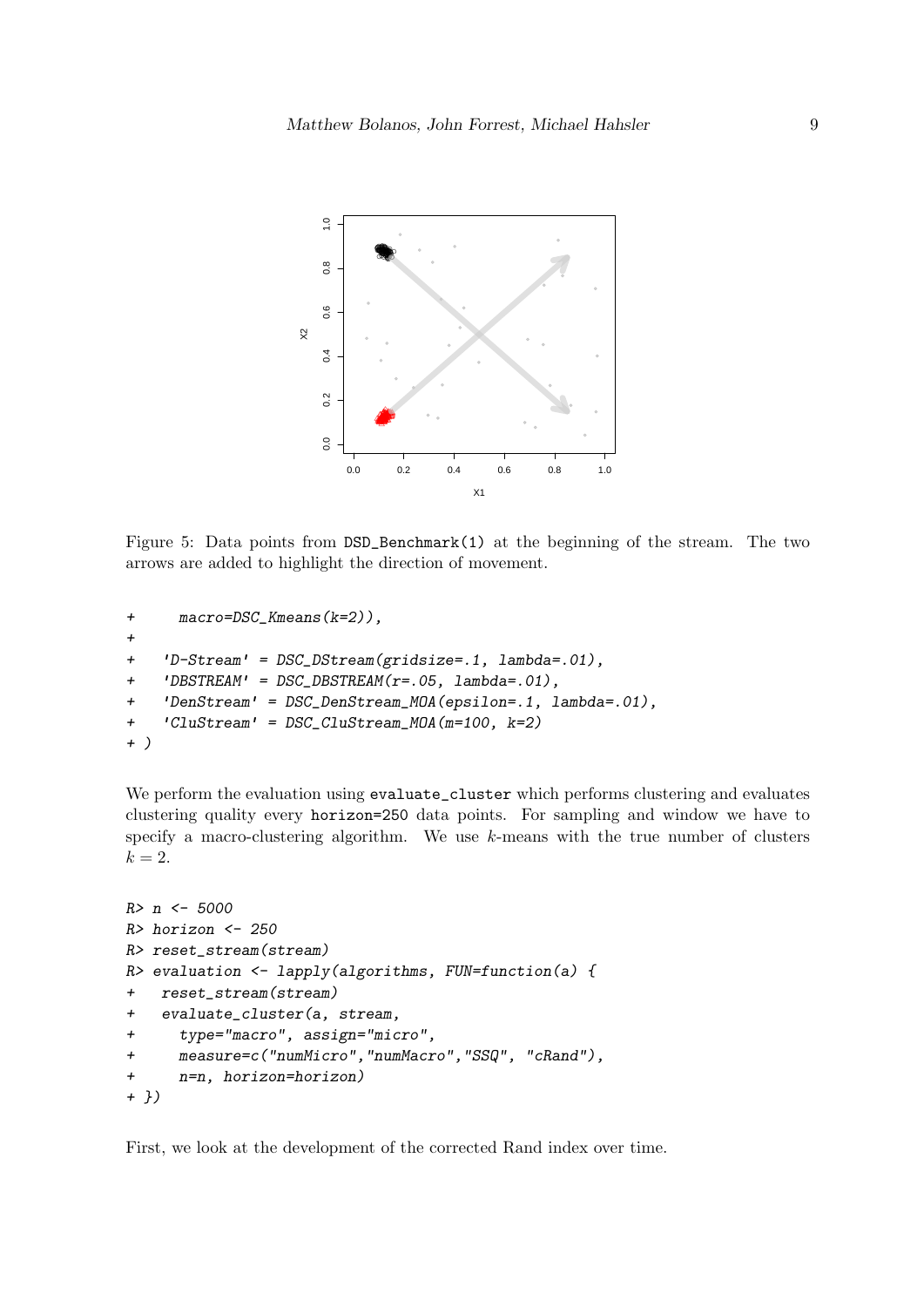```
R> Position <- evaluation[[1]][,"points"]
R> cRand <- sapply(evaluation, FUN=function(x) x[, "cRand"])
R> cRand
```

|                    |                       |               |                       |       | Sample Window D-Stream DBSTREAM DenStream CluStream |           |
|--------------------|-----------------------|---------------|-----------------------|-------|-----------------------------------------------------|-----------|
| $\left[1, \right]$ | NA                    | NA            | NA                    | NA    | ΝA                                                  | ΝA        |
| [2,]               |                       |               | 0.8123 0.8098 0.97376 | 0.621 | 0.7050                                              | 0.0397    |
| [3,]               |                       | 0.8299 0.8339 | 0.10320               | 0.858 | 0.8501                                              | 0.0576    |
| [4,]               |                       |               | 0.7856 0.7856 0.99042 | 0.990 | 0.9364                                              | 0.1714    |
| [5,]               |                       | 0.7745 0.7735 | 0.92194               | 0.863 | 0.8943                                              | 0.1518    |
|                    | [6,] 0.8371 0.8371    |               | 0.16580               | 0.928 | 0.8398                                              | 0.0396    |
| [7,]               |                       | 0.8833 0.8833 | 1.00000               | 0.992 | 0.7061                                              | 0.0957    |
| [8,]               |                       | 0.8166 0.8166 | 0.73767               | 0.887 | 0.1149                                              | 0.0756    |
|                    | $[9,]$ 0.8379 0.8365  |               | 0.88573               | 0.818 | 0.5178                                              | 0.1544    |
| $[10,$ $]$         |                       | 0.7963 0.8006 | 0.26502               | 0.907 | 0.1956                                              | 0.0454    |
|                    | [11,] 0.3802 0.2826   |               | 0.11440               | 0.204 | 0.1157                                              | 0.1075    |
| [12,]              |                       | 0.0646 0.0424 | 0.19888               | 0.178 | 0.0258                                              | 0.0141    |
| [13,]              |                       | 0.0855 0.7489 | 0.33434               | 0.334 | 0.4843                                              | $-0.0214$ |
| [14,]              |                       | 0.8907 0.8903 | $-0.00121$            | 0.154 | 0.2381                                              | 0.1541    |
| [15,]              |                       | 0.8646 0.8646 | 0.19710               | 0.163 | 0.0745                                              | 0.0125    |
|                    | [16,] 0.7710 0.7710   |               | 0.94826               | 0.861 | 0.0524                                              | 0.1315    |
| [17,]              |                       | 0.8448 0.8451 | 0.13243               | 0.801 | 0.1989                                              | 0.0452    |
|                    | $[18,]$ 0.8147 0.8170 |               | 0.96493               | 0.882 | 0.0502                                              | 0.1256    |
| [19,]              |                       | 0.8663 0.8703 | 0.76705               | 0.799 | 0.6753                                              | 0.1190    |
|                    | [20,] 0.8019 0.8021   |               | 0.69115               | 0.882 | 0.7122                                              | 0.0313    |

```
R> matplot(Position, cRand, type="l", lwd=2)
R> legend("bottomleft", legend=names(evaluation),
+ col=1:6, lty=1:6, bty="n", lwd=2)
```

```
R> boxplot(cRand, las=2, cex.axis=.8)
```
And then we compare the sum of squares.

 $R$ > SSQ <- sapply(evaluation, FUN=function(x) x[, "SSQ"]) R> SSQ

|      |       |       |       |       | Sample Window D-Stream DBSTREAM DenStream CluStream |       |
|------|-------|-------|-------|-------|-----------------------------------------------------|-------|
| [1,] | NA    | ΝA    | NA    | NA    | NA                                                  | NA    |
| [2,] | 0.358 | 0.225 | 0.154 | 0.332 | 0.510                                               | 0.266 |
| [3,] | 0.396 | 0.356 | 1.092 | 0.291 | 0.825                                               | 0.560 |
| [4,] | 0.369 | 0.263 | 0.671 | 0.374 | 1.108                                               | 1.271 |
| [5,] | 0.334 | 0.200 | 0.262 | 0.563 | 1.441                                               | 2.272 |
| [6,  | 0.442 | 0.390 | 1.433 | 0.452 | 2.749                                               | 2.337 |
| [7,] | 0.733 | 0.507 | 0.452 | 0.529 | 3.656                                               | 2.895 |
| [8.] | 0.530 | 0.373 | 0.487 | 0.696 | 4.758                                               | 3.278 |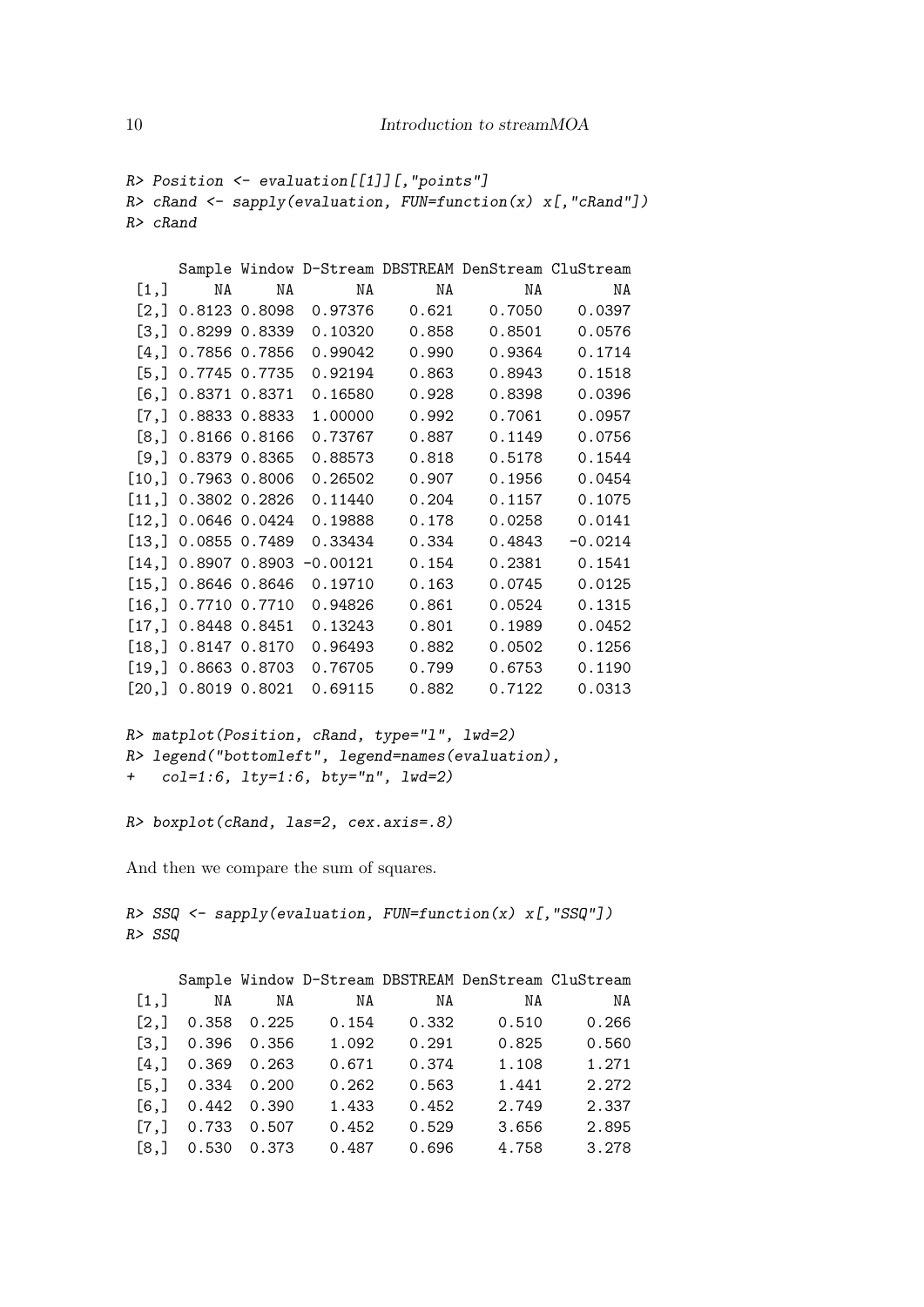

<span id="page-10-0"></span>Figure 6: Evaluation of data stream clustering of an evolving stream.

| [9,   | 0.761 | 0.875 | 1.416 | 0.499 | 3.572  | 3.387 |
|-------|-------|-------|-------|-------|--------|-------|
| [10,] | 0.965 | 0.541 | 0.895 | 0.424 | 10.075 | 3.840 |
| [11,] | 0.936 | 0.928 | 0.466 | 0.394 | 17.246 | 3.991 |
| [12,] | 0.662 | 0.429 | 0.692 | 0.437 | 9.095  | 2.195 |
| [13,] | 1.100 | 0.402 | 1.022 | 1.065 | 1.387  | 2.269 |
| [14,] | 0.632 | 0.506 | 2.811 | 2.505 | 2.783  | 3.979 |
| [15,] | 0.618 | 0.400 | 4.501 | 4.412 | 4.651  | 5.734 |
| [16,] | 0.510 | 0.405 | 0.241 | 0.398 | 6.589  | 3.038 |
| [17,] | 0.516 | 0.345 | 1.404 | 0.455 | 10.218 | 3.719 |
| [18,] | 0.963 | 0.442 | 0.422 | 0.524 | 13.850 | 4.201 |
| [19,] | 1.191 | 0.388 | 0.542 | 0.605 | 1.104  | 4.742 |
| [20,] | 1.462 | 0.751 | 1.495 | 0.503 | 0.952  | 4.436 |
|       |       |       |       |       |        |       |

```
R> matplot(Position, SSQ, type="l", lwd=2)
R> legend("topright", legend=names(evaluation),
+ col=1:6, lty=1:6, bty="n", lwd=2)
```

```
R> boxplot(SSQ, las=2, cex.axis=.8)
```
Figure [6](#page-10-0) shows how the different clustering algorithms compare in terms of the corrected Rand index and the sum of squares. For all algorithms the performance degrades around position 3000 since both clusters overlap completely at that point in the stream. The box-plots to the right indicate that D-Stream and DBSTREAM perform overall better than the other algorithms.